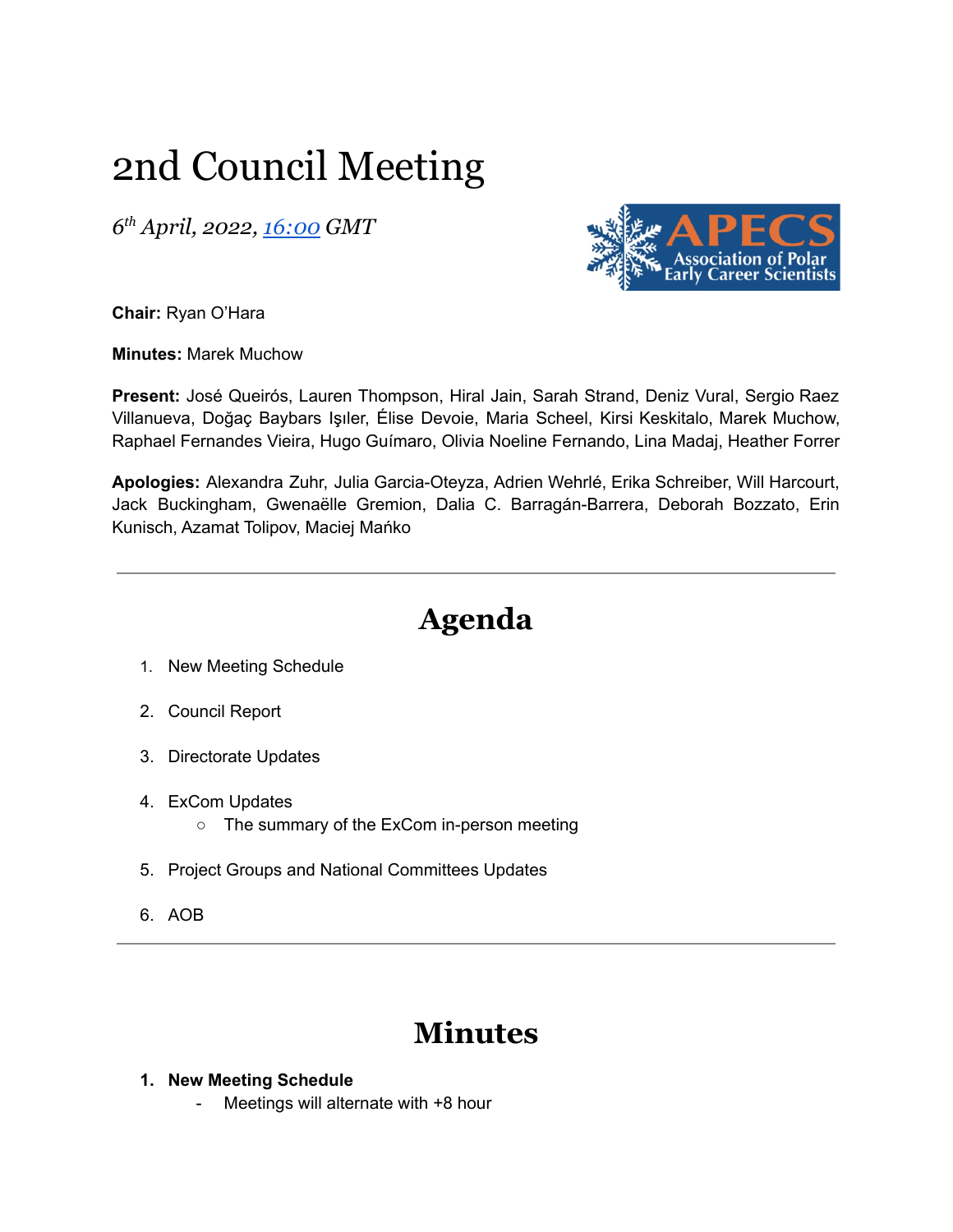- Nobody is expected to be there at every meeting, but in this way everyone gets the chance to attend at some point and not some regions are blocked consistently
- Next meeting 24:00 GMT

#### **2. Council Report**

- Thanks for the updates
- A summary will come soon

#### **3. Directorate Updates**

- Sarah is the new executive director
- All mails are going to Sarah now
- Directorate is now in Tromsø, but there are still 3 people working in Germany
- Currently investigating collaborations with the new hosts
- APECS had lots of activity at Arctic Science Summit Week last week in Tromsø
- Important news are in the newsletter :)
- There is an APECS [statement](https://apecs.is/news/apecs-news/4967-apecs-statement-on-the-invasion-of-ukraine.html) on the war in Ukraine
- Nominations for APECS International Mentorship Award 2022 are open [nominate](https://apecs.is/mentors/mentorship-award.html) someone!

#### **4. ExCom Updates**

- Some working groups would like to have additional communication channels for the working groups
- Website update -> long-term work
- There might be social gatherings within APECS Int

#### **5. Project Group and NC Updates**

- No updates from: Alpine & Cryosphere Group, APECS Podcasts, Mentorship database
- Project Groups:
	- Alpine & Cryosphere Group: Call for contribution to the upcoming Alpine cryosphere newsletter is out. Work on a potential handbook is in progress and collaboration are being worked out.
	- APECS Art Group: Art-Science webinar and 'polar art' social media content during the PolarWeek, upcoming webinar in collaboration with Science and diplomacy PG. Also ongoing collaboration with IOC2022 PG.
	- DEI: working on revamping the ressources repo, working on the project group plan
	- MOSAIC vlog group: reduction of team members, but still collecting content, might reach the end period of the vlogs and with that of the current project, website got updates, if you want to contribute something to the vlogs, here is the website: <https://www.apecs.is/resarch/vlogs.html>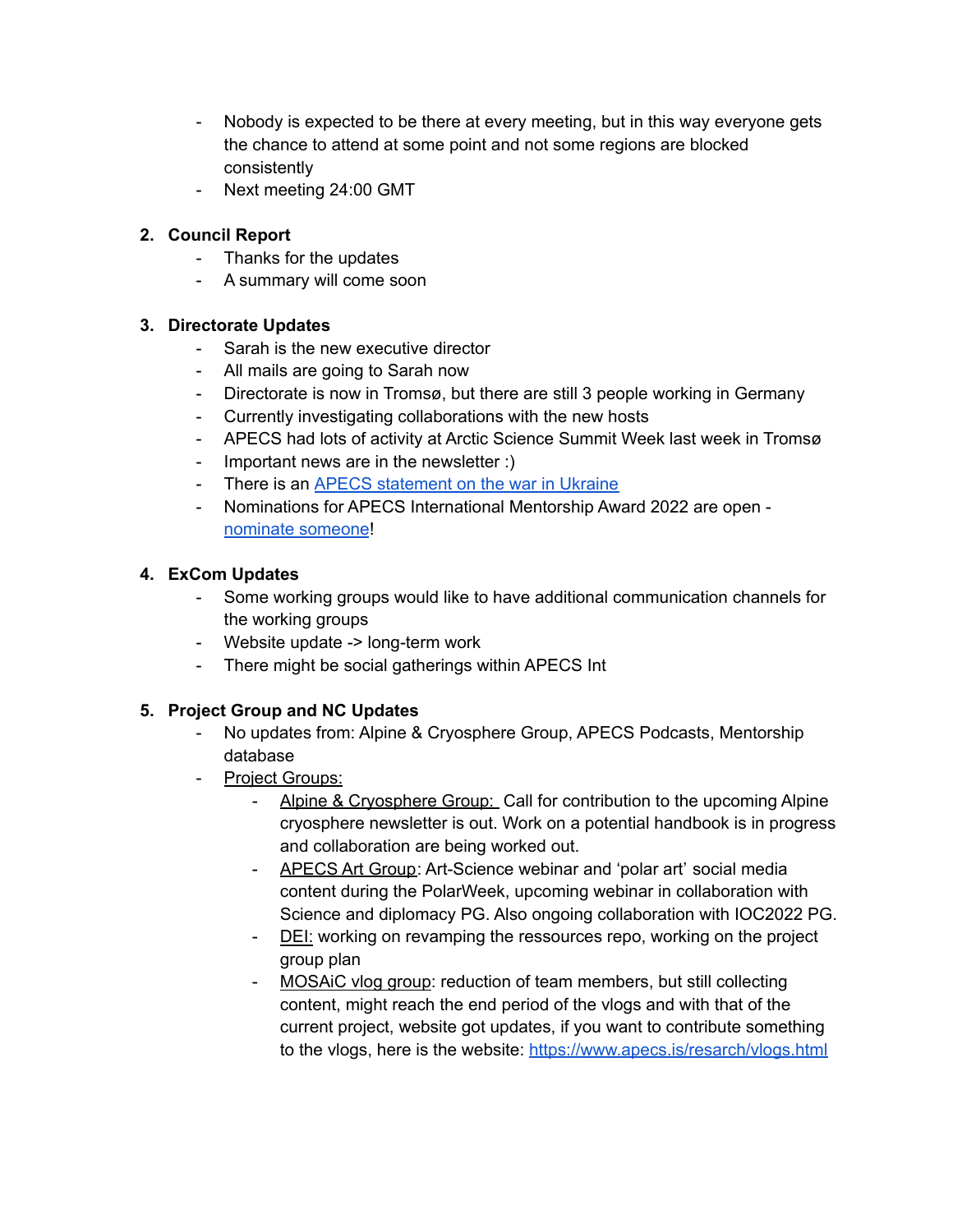- Indigenious collaborations group: group is currently a bit low on capacities, due to the situation, but still going on, will be currently merging with group Overcoming Language Barriers in Polar Research
- Remote sensing database: The PG has created an online survey for the Early Career Researchers (ECRs) of the Polar and Cryosphere community which will help obtain information about how satellite remote sensing data is being used in their research along with the design for our database. Link to the survey [here](https://www.apecs.is/news/apecs-news/4960-survey-on-polar-remote-sensing-building-a-future-online-resource.html);

Also, we are now planning to work on our second survey which will be about data acquisition for the database. And lastly, the website is in Sinuous development and the database now has a Github repository which we have synced with Google sheets so that it can interface with our Data Studio

- Mental Health Resources: have enough resources and will put the resources on the APECS website/database, will probably also presented on the APECS conference (and maybe include mindfulness break there), a small survey will be sent around soon to all APECS members to add their own resources to the database. Started talking to the podcast PG Polar Times to do a podcast episode on the topic of mental health.
- Science and diplomacy: Organized a session on ASSW with four researchers on the topics of logistics, environment, education and science diplomacy.
- Communication of Climate Change Impacts in the Arctic: a lot of loss members, but there are plans for social media posts to come
- APECS Int. Online Conference: at May 18th, Abstract submission is closed, project group is organizing the sessions and keynote speakers at the moment, there will also be an art exhibition. See more details of the event [here.](https://www.apecs.is/events/upcoming-event-highlights/apecs-international-online-conference-2022.html)
- Polar Week: Week finished, the engagement wasn't as high as originally hoped for, there was a lot of content nevertheless and it was great
- APECS Workshop at the Arctic Science Summit Week: 3 sessions could get recorded and the recorded sessions will be available, workshops/sessions were a success
- UArctic Congress: Arctic Council stopped currently work with Russia, currently checking if the workshop will take place outside of the UArctic Congress or if the group gets canceled
- NCs:
	- APECS Germany: Currently finishing the seminar series POLARSTUNDE with german polar society, preparing a workshop for the international polar conference taking place in germany, streamlining our own EDI work within APECS Germany, vote new board in may
	- APECS Colombia: Group made different Antarctic flags, worked together with schools and scientists as an outreach event, had an polarweek event in person with exhibition of Antarctic Research